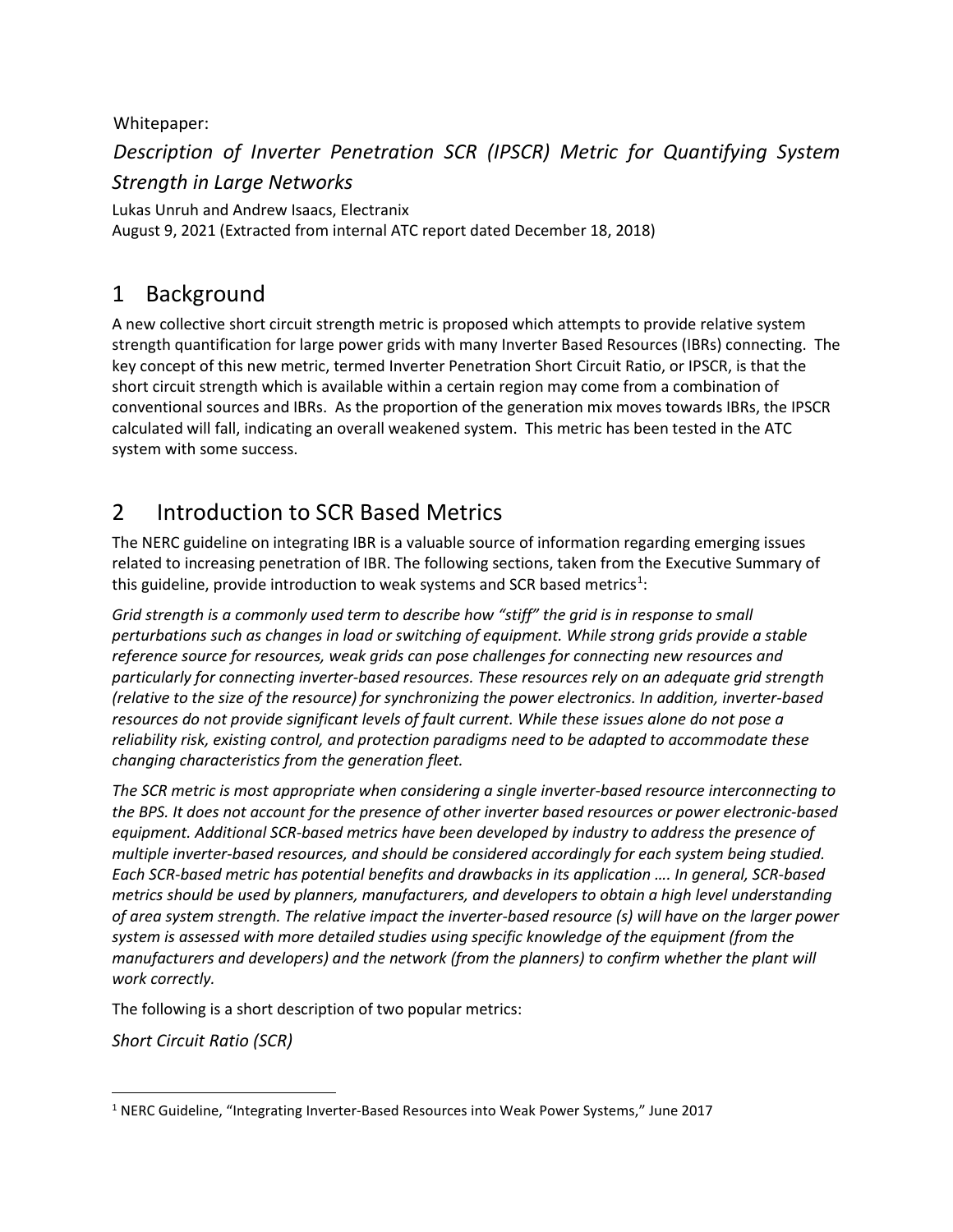#### **Whitepaper: Description of IPSCR Metric <b>August 9, 2021 August 9, 2021 Electranix**

The traditional SCR metric is most appropriate when considering a single IBR resource connecting to the grid. It does not take into account other nearby IBR. It is calculated according to this formula:

$$
SCR = \frac{SCMVA_{POI}}{MW_{IBR}}
$$

Where SCMVA<sub>POI</sub> is defined as the Short Circuit MVA at the Point of Interconnection (POI), and MW<sub>IBR</sub> is defined as the MW rating of the Inverter Based Generator (IBR) being considered.

### *Weighted Short Circuit Ratio (WSCR)*

WSCR takes into account multiple IBR resources connecting at various SCMVAs, but assumes that all resources are interconnecting at the same location. For this reason WSCR will provide overly conservative results when there is significant electrical distance between the plants. Another potential drawback to WSCR is that a firm border must be drawn regarding which IBR resources will be included in the calculation and which ones will be left out, and the precise location of this border can have dramatic influence on the resulting WSCR value. The WSCR calculation for 'N' IBR resources is calculated according to this formula:

$$
WSCR = \frac{\sum_{i}^{N}SCMVA_{IBR i} * MW_{IBR i}}{(\sum_{i}^{N} MW_{IBR i})^{2}}
$$

## 3 Inverter Penetration SCR (IPSCR)

## 3.2 Background and Calculation of IPSCR

The IPSCR metric can be thought of as way to evaluate how much of the local system SCMVA comes from inverter based resources<sup>[2](#page-1-0)</sup>. IPSCR has potential as a screening tool to provide planning and operating engineers with information about which areas of the system may be at risk of "weak grid" issues. IPSCR has two key properties which improve its usefulness over existing metrics such as WSCR in large networked systems:

- 1. IBR resources are naturally grouped together according to the electrical distance between them without requiring a defined boundary, making IPSCR a convenient metric for analyzing meshed networks of IBR.
- 2. An IPSCR value can be assigned to any bus in the transmission network and calculated based on local electrical properties. This property enables the creation of contour (or heat) maps of the analyzed system, where regions of concern can be visually identified.

The following methodology is used to calculate IPSCR at every bus of interest:

- 1. Starting from a base case with all conventional generation and IBR in service (Case A), create new case where all IBR is turned off (Case B).
- 2. From Case A, create another case in which all conventional generation is turned off (Case C).

<span id="page-1-0"></span><sup>&</sup>lt;sup>2</sup> Note that the actual short circuit contribution from each IBR resource is approximated as 1 pu for the sake of consistent application of the metric.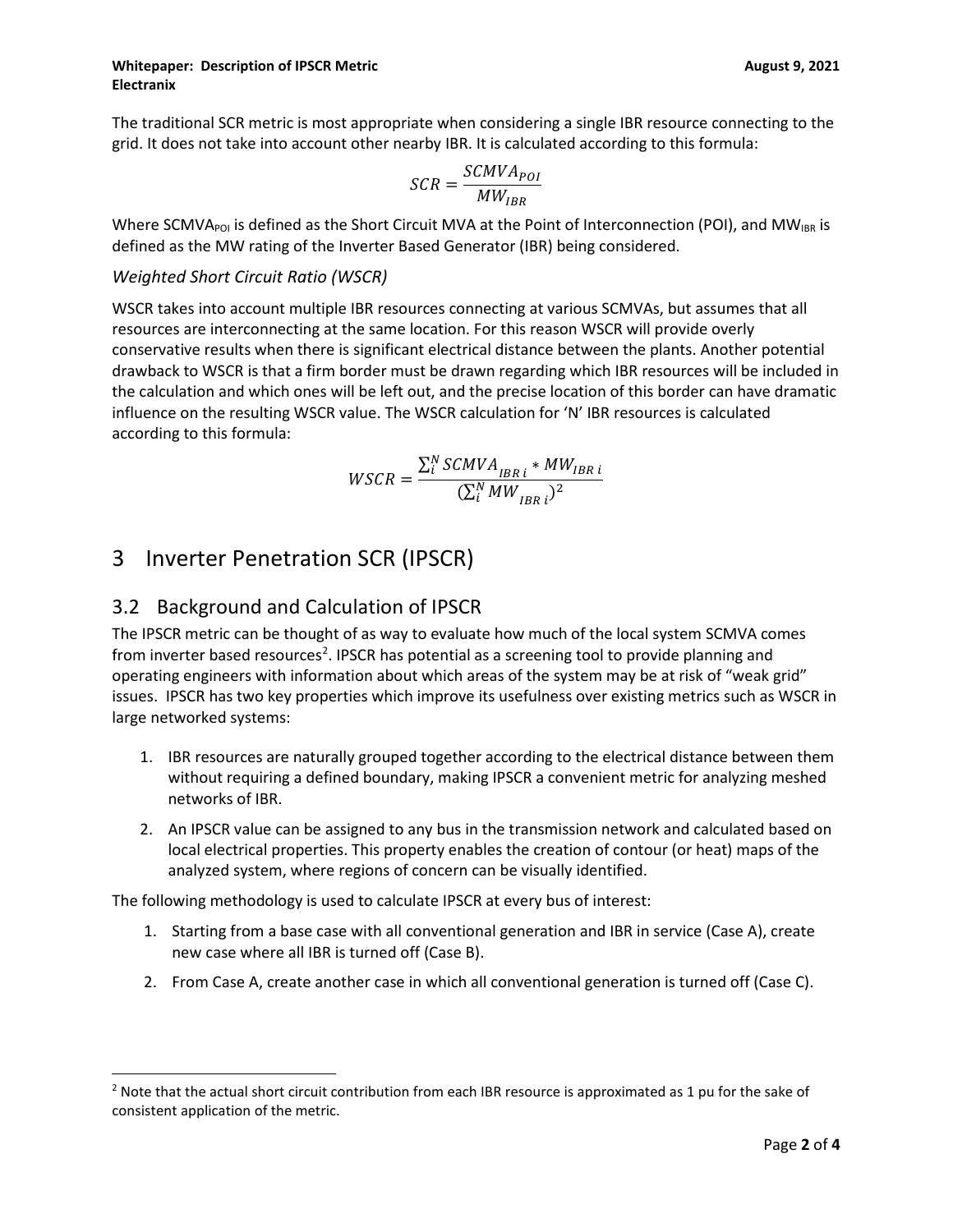### **Whitepaper: Description of IPSCR Metric August 9, 2021 Electranix**

- 3. In Case C, tune Xsource of IBR until all IBR contributes about 1 p.u. SCMVA at their POI's (p.u. SCMVA based on the IBRs rated MW capacity)<sup>[3](#page-2-0)</sup>.
- 4. In Case B and Case C, find the SCMVA at all buses of interest.
- 5. Calculate IPSCR as  $\frac{SCMVA_{CaseB}}{SCAVA_{CaseC}}$  at all buses of interest.

The IPSCR algorithm was implemented in PSS/E Version 33.12. In the case of this analysis, IPSCR was calculated at all transmission level buses connecting IBR to the bulk power system. Using the 'Diagram Contour' feature in PSS/E, the resultant IPSCRs were then displayed on an SLD containing only these buses.



*Figure 1: IPSRC Contour Diagram showing lower IPSCR values as darker green. The second map shows the impact of a new transmission line on IPSCR values.*

## 3.3 Limitations of IPSCR

Like other SCR based screening metrics, IPSCR should be used only as a screening tool, and any thresholds used for screening should be tuned according to the specific system requirements and the current state of the art in IBR technology. SCR based metrics, including IPSCR, do not account for the effect of local load in offsetting heavy power flows. Heavily loaded lines can exacerbate weak grid issues because conventional voltage stability limits of the lines can make voltage control more difficult, and compound with the weak-system stability of IBR. Conversely, reducing line flows by offsetting generation with local load can in some cases allow IBR to operate at very low SCRs.

<span id="page-2-0"></span><sup>&</sup>lt;sup>3</sup> Each IBR should contribute fault current proportional to its rated MW capacity in order for large IBR plants to have a greater effect on IPSCR than small IBR plants. Assuming that IBR contributes approximately 1 p.u. fault current based on their rating has the additional benefit of IPSCR approximately being equal to SCR at the IBR POI when IBRs are separated by large electrical distances. Note that this fault current assumption is a relatively arbitrary assumption which provides a baseline and allows the metric to work. In actual fact, IBR fault current depends on many factors, including converter topology, fault location, and other things.